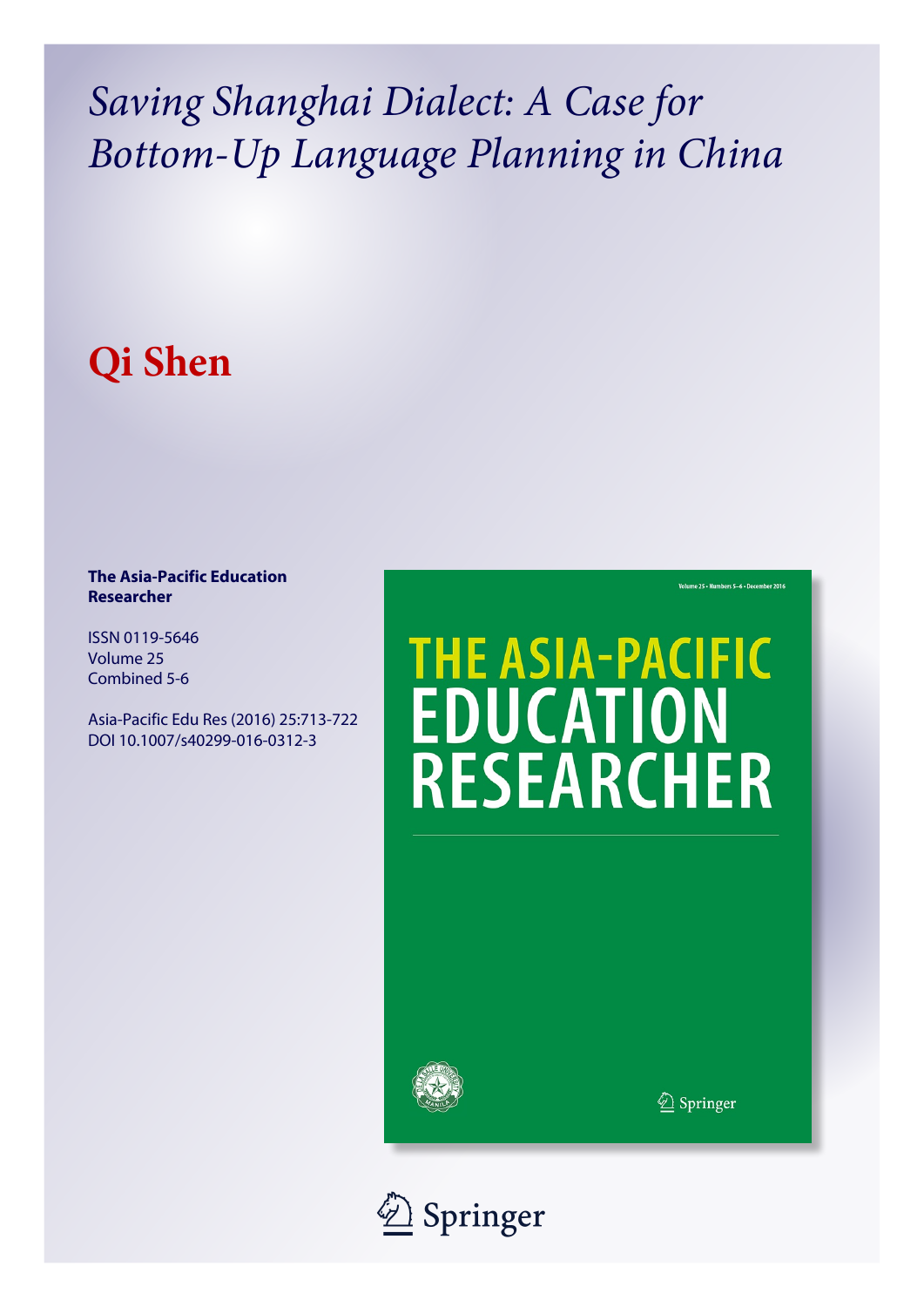**Your article is protected by copyright and all rights are held exclusively by De La Salle University. This e-offprint is for personal use only and shall not be self-archived in electronic repositories. If you wish to self-archive your article, please use the accepted manuscript version for posting on your own website. You may further deposit the accepted manuscript version in any repository, provided it is only made publicly available 12 months after official publication or later and provided acknowledgement is given to the original source of publication and a link is inserted to the published article on Springer's website. The link must be accompanied by the following text: "The final publication is available at link.springer.com".**

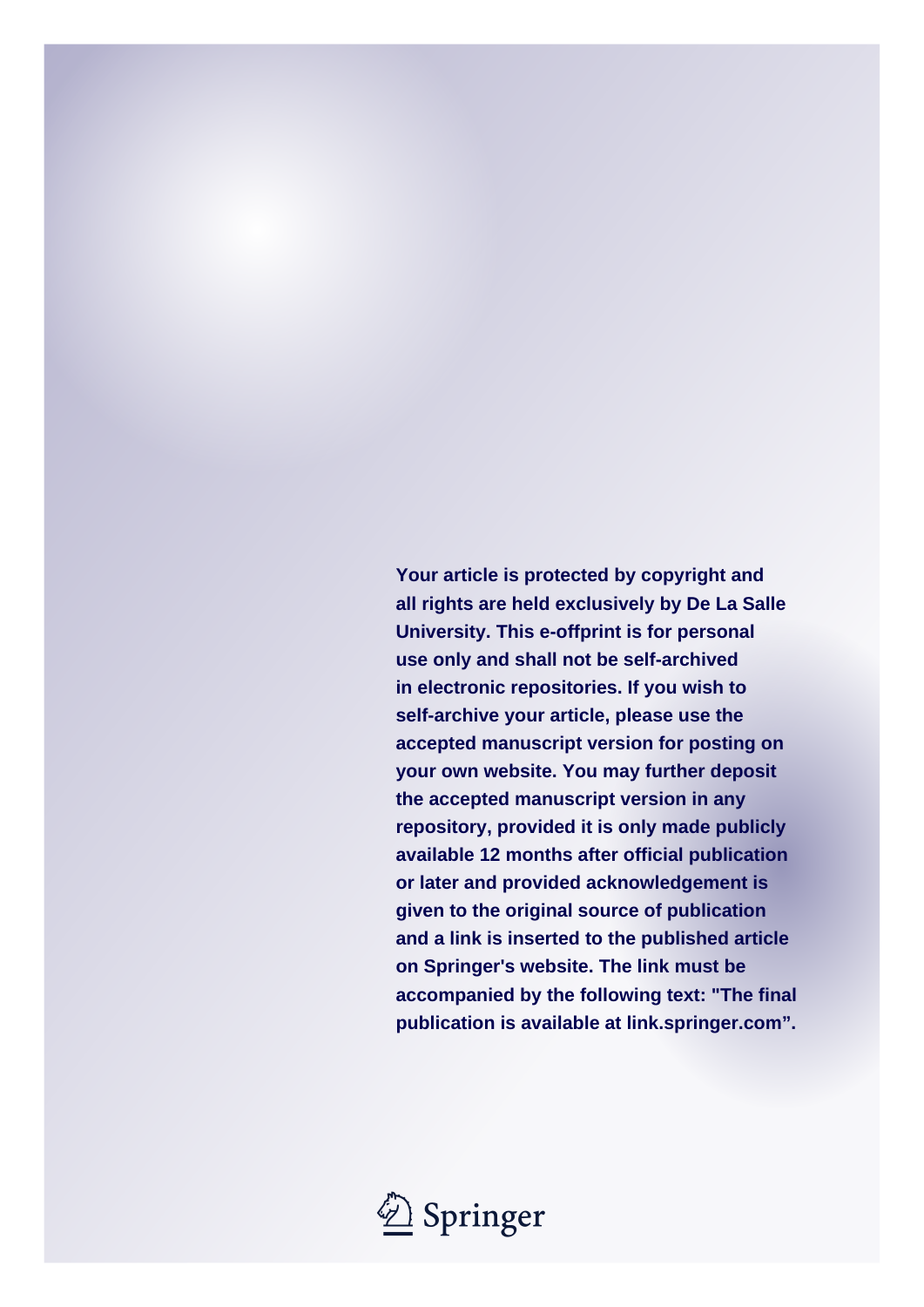REGULAR ARTICLE



### Saving Shanghai Dialect: A Case for Bottom-Up Language Planning in China

Qi Shen<sup>1</sup>

Published online: 20 September 2016 © De La Salle University 2016

Abstract This paper examines the dynamic interplay between language policy and local stakeholders in the process of dialect planning in the city of Shanghai, in the context of social tensions surrounding the decline of Shanghai dialect in mainland China. A process-oriented Language Management Theory (LMT) model is adopted as the analytical framework to reveal the interactive facet of micro language planning. Drawing on in-depth interviews and document analysis, the paper analyzes and interprets ten key players' perceptions and experiences in relation to the 'saving Shanghai dialect' movement. Qualitative data analysis demonstrates five stages in the dialect planning process and reveals how individuals' agency, when struggling and striving for local language rights, exert bottomup influence upon language policy-making. The findings also unravel the social political duality between macro structure and individual agency. The paper ends with a discussion on the need to negotiate the individual agency in a more interactive and democratic dialog with predefined policy constraints. This study may have implications for multilingual/multidialectal contexts in other geographical locations where linguistic diversity in the local contexts is encountering shifts in language use and language changes. Besides, this study may also enrich applicability of the LMT framework which reveals the interactive and dynamic process by unbundling individual responses and influences on language planning.

Keywords Dialect crisis · Language planning · Language Management Theory · Shanghai dialect

& Qi Shen shenqi928@hotmail.com

#### Introduction

Recent years have witnessed a surge in interest in preservation of endangered languages among language policy researchers, but insufficient attention has been paid to endangerment of regional dialects (Schilling-Estes and Wolfram [1999](#page-11-0); Tulloch [2006](#page-11-0)). A range of case studies conducted in different geological contexts, such as Canada (Tulloch [2006](#page-11-0)) and China (Gao [2015](#page-11-0)) have revealed that dialect preservation is a dynamic and interactive process. Yet, little empirical research has been done to have an integrated holistic approach to language planning practices.

A process-oriented view towards language planning has become particularly important since the policy-making mechanism not only has to take into account the complex demographic and socio-cultural realities, where the local and micro language policies are to be initiated and implemented (Zhao and Baldauf [2012\)](#page-11-0), but also needs to accommodate strong bottom-up voices, by involving individuals in making decisions about endangered languages. While the shift of focus adds substantial complications to language policy-making, it means roles of various stakeholders in the policy-making and implementation process should be emphasized in research on the process of formulation of policy on endangered languages and dialects. From this point of view, in the case of the somewhat oversimplified and marginalized language planning, the traditional top-down language planning process now needs to be complemented by bottom-up examinations of interactions between multiple stakeholders at a more contextualized level.

Integration of bottom-up voices in the decision-making process is of immense social significance particularly in a multilingual society such as mainland China, where Chinese, or Mandarin, is a linguistic system with ten major

<sup>1</sup> Shanghai International Studies University, Shanghai, China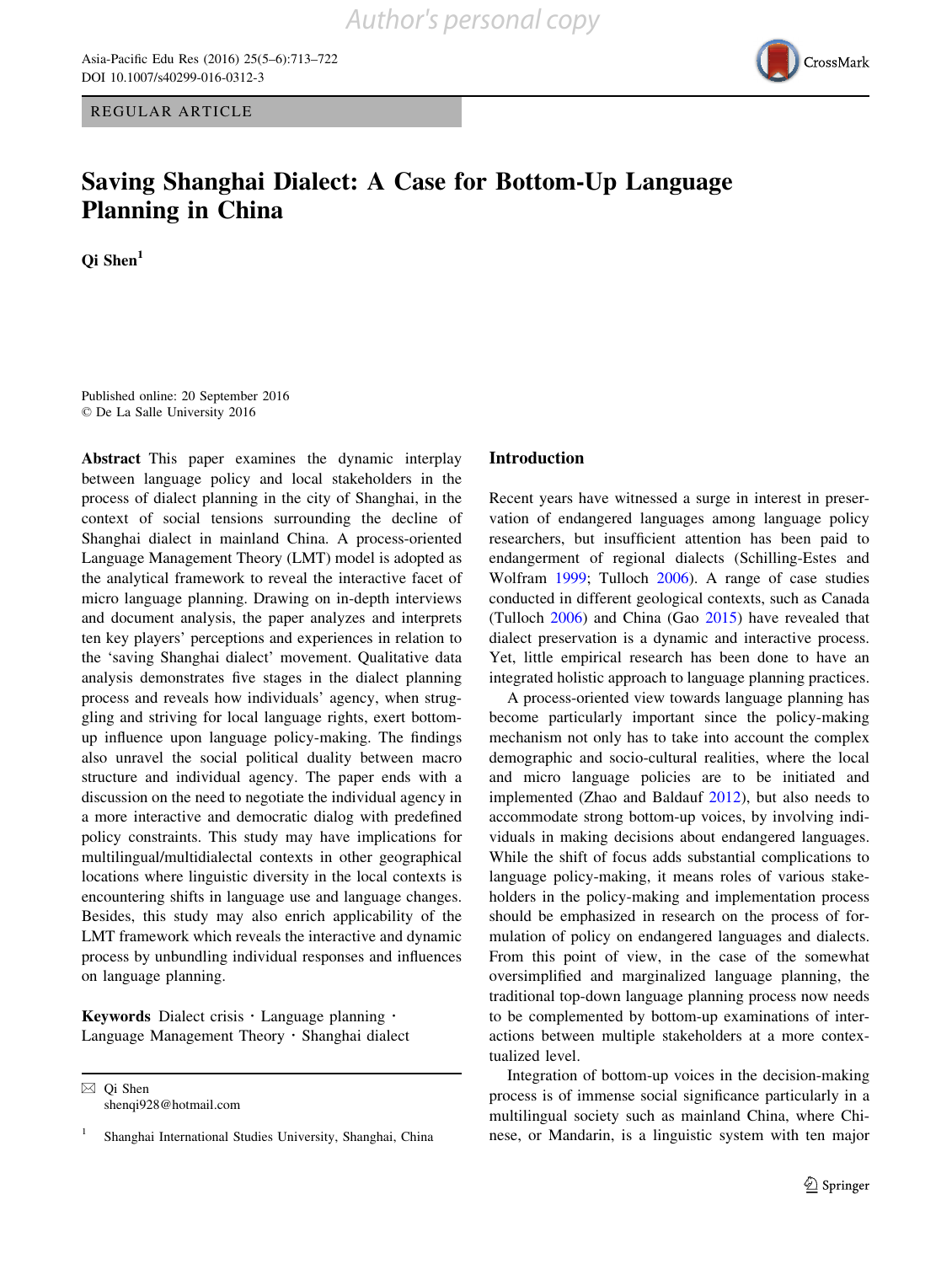## *Author's personal copy*

sub-branches (regional dialects), each having its own subbranches (regional varieties of dialects). There has been an upsurge of social concerns about the vitality of Chinese dialects and such concerns have even triggered outcries or protests in different parts of mainland China. For example, Gao [\(2012](#page-11-0)) and Liang [\(2015](#page-11-0)) contend that in Guangzhou, one of the major Chinese metropolises, local citizens' reactions, and struggles to defend Cantonese require language policy-makers and the public to engage in important dialogs related to the status of Cantonese as the regional lingua franca. Similar social tensions have also been observed in Shanghai, the largest city in China. Citywide and even nationwide debates over local children's poor proficiency of 'Hu Yu' () or 'Shanghai dialect,' a regional variety of Wu dialect group spoken in much of the economically developed Yangtze River Delta on the east coast of China, have made headlines in print media coverage as well as social media spaces, leading to an ongoing movement to "save Shanghai dialect" across the academia and the general public since 2012. In light of these social realities, this study probes the dynamic interplay between language policy-makers and local stakeholders with regard to protection of Shanghai dialect in Shanghai.

#### The Process Model in Language Management Theory as an Analytical Framework

As players from multiple spheres are getting increasingly involved in the complex process of language planning, analytical, and theoretical approaches able to address the complexity for explanatory and interpretative purposes are needed. The Language Management Theory (LMT) (Jer-nudd and Neustupný [1987](#page-11-0); Neustupný and Nekvapil [2003](#page-11-0); Kimura [2014\)](#page-11-0) has emerged as one such theoretical option to capture the dynamic process with intersecting perspectives on the interplay of bottom-up and top-down approaches. The LMT as an applied theory emphasizes the different processes in language planning by proposing a cyclical model as follows (see Fig. 1):

As can be seen in Fig. 1, the model begins in a particular language use context or language situation with the *noting* of deviation from norms or expectations at multiple levels of different stakeholders. Following the noting stage, the deviation may be *evaluated* according to social conventions and preferences in the subsequent stage (Edwards [1994](#page-10-0)). Afterwards, an adjustment plan is selected and implemented. Kimura ([2014\)](#page-11-0) also incorporates the process of feedback as the final stage to the LMT process before new deviations are noted to trigger another cycle of language planning. This model of the process of language planning can integrate the bottom-up voices of multiple stakeholders during language planning because it has a thorough,



Fig. 1 The LMT model (adapted from Kimura [2014](#page-11-0), p. 267)

dynamic, and interactive facet of micro language planning in dialect communities (Baldauf [2012\)](#page-10-0).

#### Linguistic Insecurity and Individual Agency

Any deviation in norms can be noted and evaluated as a symptom of linguistic insecurity. The notion of linguistic insecurity (LI) is theorized as a measure of speakers' negative attitudes toward the prestige of certain linguistic forms, and a relation between a judgment of normativity and a self-evaluation for linguistic change in social stratification (Labov [2006\)](#page-11-0). Calvet [\(2006](#page-10-0)) further proposes two types of linguistic insecurity, statutory insecurity as a result of speakers' negative evaluation of the status of own varieties in comparison with another language or variety and identity insecurity that speakers may have when using a language different from that used by the community they identify themselves with (Escandell [2011](#page-10-0)). The notion of linguistic insecurity has become an increasingly important issue for language policy-makers as language planning is often motivated by feelings and attitudes of insecurity in the community (Ager [2001](#page-10-0)).

A closely connected concept that is different from the notion of language insecurity is agency, which refers to the individuals' capacity to act linguistically as well as socially in a controlled and knowing way, usually juxtaposed with structure (O'Byrne [2011\)](#page-11-0). The interplay in social life between the agency, our freedom to live as we choose, and the structure constraining how we live has proved to be a vital topic in socio-linguistics (Bell [2014](#page-10-0)). Language policy researchers have also begun to stress the significant role individual agency plays in the process of language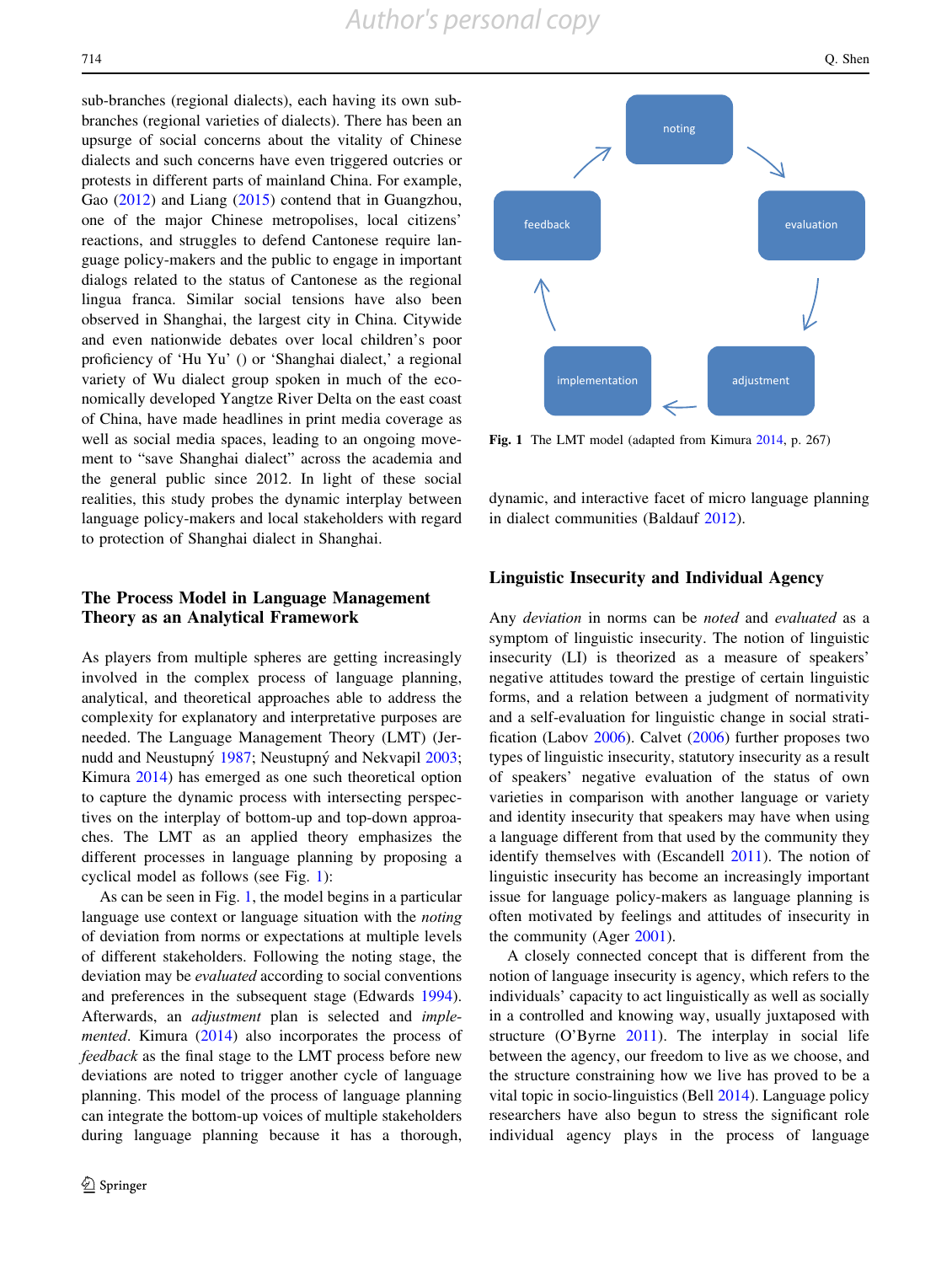planning (Liddicoat [2008\)](#page-11-0). Zhao and Baldauf ([2012\)](#page-10-0) argue for the necessity of examining the role of the individual agency in different stages of language planning. Interactions between individual stakeholders when constructing emerging language use situations need to be systematically explored together with the power structure of relevant language policies. Therefore, this study addresses the following research questions to better understand the interplay between language policy-makers and multiple stakeholders in the discussion on 'saving Shanghai dialect':

- (1) How did local stakeholders inform the process of language planning to save the Shanghai dialect?
- (2) How did language policy-makers respond to the bottom-up voices of local stakeholders in the process?

#### The Study

This study is a part of a larger project that explores linguistic (in) security in multilingual/multidialectal Chinese society with a focus on the efforts to save Shanghai dialect in Shanghai.

#### The Research Context

In the past 60 years, China's official language policy has in reality restricted the use and acquisition of regional dialects although it avows that the promotion of Putonghua as the national standard speech does not 'wipe out dialects artificially, but reduces the scope of dialect use progressively' (Guo [2004\)](#page-11-0). In Shanghai, for example, 97 % of the municipal population can speak Putonghua (Zhang [2014](#page-11-0)). In contrast, Shanghai dialect has been undergoing rapid changes and is being assimilated into Putonghua. According to a report by Shanghai Social Academy, more than 40 % of kids in schools cannot speak Shanghai dialect well (Zhou [2012\)](#page-11-0), leading to social tensions over dialect crisis in recent years. Calls for 'saving Shanghai dialect' have spread from the academia to the general public, from parents to educators and from communities to government agencies. Three discrete groups of stakeholders are involved in the process to taking actions; people with expertise, people with influence, and people with power in language planning (Zhao and Baldauf [2012\)](#page-11-0). On January 5 2012, 82 Shanghai-based linguists and language professionals jointly signed a call for a public initiative to protect Shanghai dialect, which was covered in the local Oriental Morning Post ([www.dfdaily.com\)](http://www.dfdaily.com) (Shi [2012](#page-11-0)). The proposal triggered successive interactions on dialect protection and policy adjustments between multiple stakeholders in the local community and language policy-makers. Such interactions feature a unique process of bottom-up language planning for analysis in this study.

#### **Participants**

The main study was conducted through face-to-face semistructured interviews with ten individual stakeholders engaged or involved in the process of 'saving Shanghai dialect.' Among these stakeholders, there were two language policy officials of the Shanghai Municipal Language Committee (SMLC), an institution in charge of language management and affiliated to Shanghai Municipal Education Commission. Others included professionals involved in dialectological studies related to the Shanghai dialect, playing important roles in language planning. These individuals are two linguists working with departments of linguistics studies in Shanghai. Interviews were also conducted with two delegates to the local committee of the Chinese People's Political and Consultative Conference ('CPPCC'), which is a regional political advisory body made up of delegates from a range of political parties and organizations in Shanghai. Since pressure groups supporting dialect preservation have put in great efforts to promote Shanghai dialect on social media sites, two members of these groups were also interviewed. Both members were MA graduate students in the researcher's affiliated university. Lastly, interviews were conducted with two parents whose children were included in trial programs to preserve the dialect in the kindergartens.

All participants indicated their willingness to be interviewed by signing informed consent forms. Their brief background information, with pseudonyms, is presented in Table [1](#page-9-0).

#### Data Collection and Analysis

A variety of data were collected to arrive at answers to the research questions. Before the field research, local language policy texts, policy proposals, newspaper coverage, and social media posts (e.g., Weibo) on saving Shanghai dialect were studied. In total, the researcher first collected from the SMLC a total of 14 proposals from delegates to municipal CPPCC and People's Congress and 44 petition letters through Xinfang, a kind of petitioning system in China, both related to the movement for preservation of the Shanghai dialect. These documents helped familiarize the researcher with the relevant issues.

The primary data were collected through three rounds of fieldwork during October 2012 to December 2012, August 2013 to October 2013 and November 2014 to February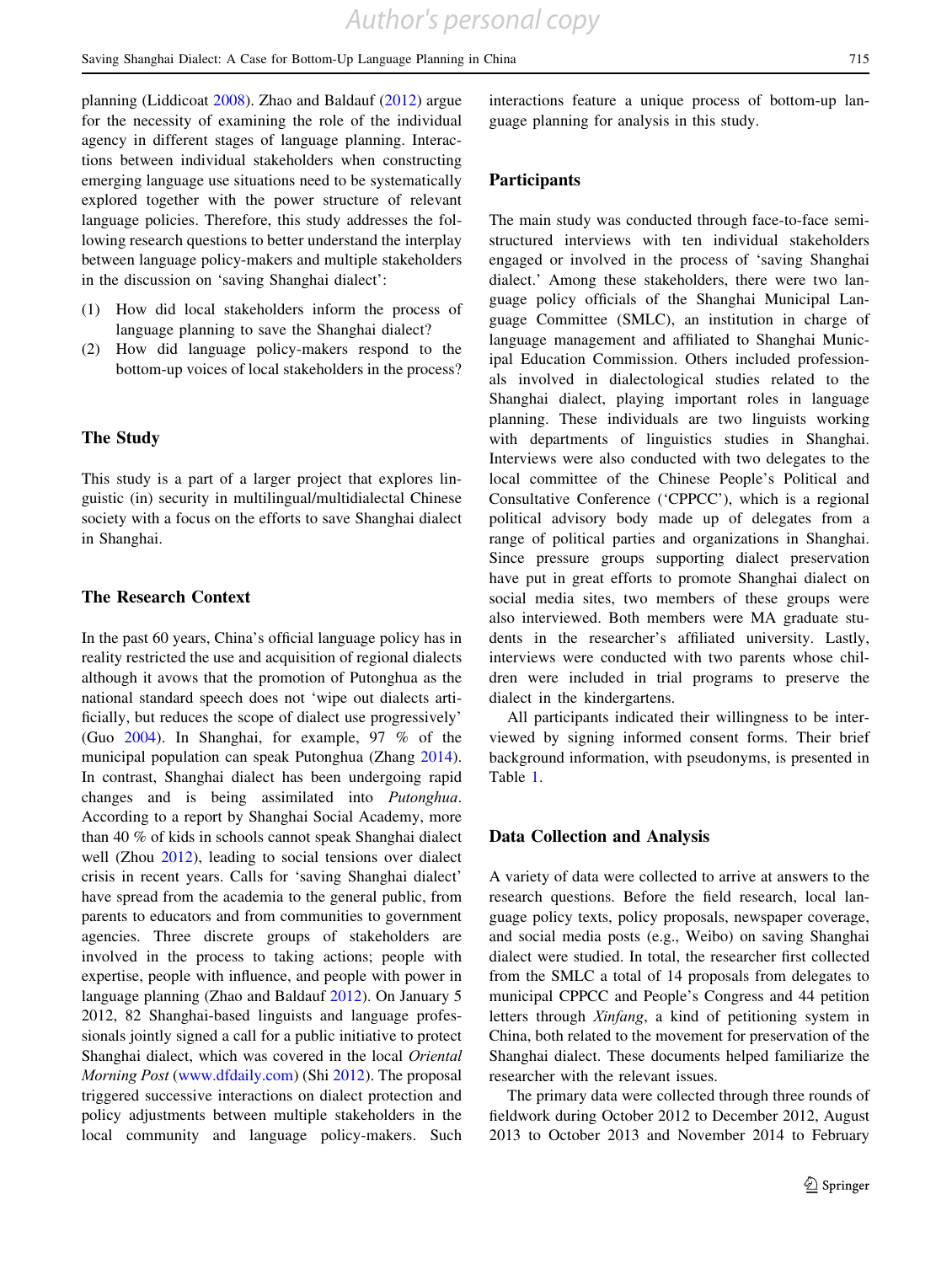2015, so that the dynamic features of the planning process could be captured. In each round of fieldwork, one-to-one interviews were conducted with ten participants, each one lasting between 50 and 80 min, in Chinese. During the interviews, participants were encouraged to talk about their viewpoints and experiences during the process of saving Shanghai dialect. Field notes were also taken during interactions with participants at different sites (e.g., offices, coffee shops, and restaurants).

Data analysis started during the fieldwork, when the researcher took down notes and reflected on the interviews. Three rounds of interviews were transcribed in Chinese, and then translated into English by an independent research assistant. The accuracy of the translation was checked by back translation. When the transcription of an interview was done, the researcher analyzed it qualitatively by identifying coding and categorizing the content within the framework of the process model of LMT inductively to reveal the interactions between multiple stakeholders in language planning.

The researcher started out with coding of processes in the planning phases; the codes reflect five stages in the LMT model: 'Noting insecurity of Shanghai dialect,' 'Evaluation of the dialect in a crisis,' 'Adjustment plans for language planning,' 'Implementation of relevant language policy initiative' and 'Feedback on implementation.' Then the researcher assigned concepts under each of the process codes through a range of themes coding and using the participants' wordings to name the concepts. The researcher then identified the relationships between the concepts and classified them into topics through analytical coding (Richards and Morse [2007\)](#page-11-0), with the topics subsumed under the process codes. A final version of the coding structure is presented in Table [2.](#page-10-0) Furthermore, data analyzed in the interviews were triangulated with multiple sources of supplementary data (e.g., policy proposals, petition letters, media coverage, and social media posts) during the process.

#### Findings

The results presented in this section are in accordance with the coding structure: the first layer headings of this section reflect the first-order process in the coding structure, adopted from the five stages in the LMT model; the second layer headings correspond to the second-order themes while the third-order concepts are embedded in the illustrations in each sub-section. Multiple sources of data are triangulated in this section. The first three stages in this structure correspond to the first research question whereas the other two stages respond to the second question.

#### Stage 1: Noting the Crisis of Shanghai Dialect

#### Perceptions of Linguistic Insecurity

Linguists and language professionals who first perceived formal linguistic insecurity undertook efforts to call for treating protection of Shanghai dialect as an important agenda for language policy-makers. The interview data show that long before the initiative by linguists and language professionals in 2012, feelings of anxiety and concern over the weakening proficiency in Shanghai dialect were widespread in academic circles and the local community (P1 and P2). P1 noted that many linguists began to express their worries about the status of Shanghai dialect as early as 2004. P2 remembered that the voices calling for preservation of Shanghai dialect have been heard outside the academic community since 2011 when Shanghai started a large-scale linguistic field survey. The following extracts are representative of participants' views on the growing awareness of the sense of language insecurity over the use of Shanghai dialect. When asked about the decline of Shanghai dialect, P3 talked about his personal experience in the linguistic field survey:

The ideal speaker should be the one born and educated in the local community, with less than 4 years' out-of-town living experience, and whose parents or spouse are all local people. We found few such qualified young speakers in some suburban areas… (P3, first fieldwork)

Similarly, P4 also noticed evidence of decline of the Shanghai dialect among local youngsters who have become less fluent in Shanghai dialect than in Putonghua. P3 and P4 were both linguists with professional knowledge of Shanghai dialect, representing people with expertise in language planning process. They noticed the deviation of Shanghai dialect from the 'expected' norm, which, as Neustupný and Nekvapil ([2003\)](#page-11-0) suggest, can be confirmed by grammarians on the basis of their linguistic awareness and practices. It is clear that P3 and P4 have a long held or 'expected' norm of the standard of Shanghai dialect (e.g., phonetics), but the findings regarding practices followed have intensified their worries about deviation from the norm. For this reason, they undertook enormous efforts to initiate and participate in the process of relevant language policy planning, using their technical expertise.

#### The Awareness of Language Insecurity in Status and Identity

Unlike the language experts, the public's involvement in the discussion to save Shanghai dialect stems from awareness of decline of the dialect in various social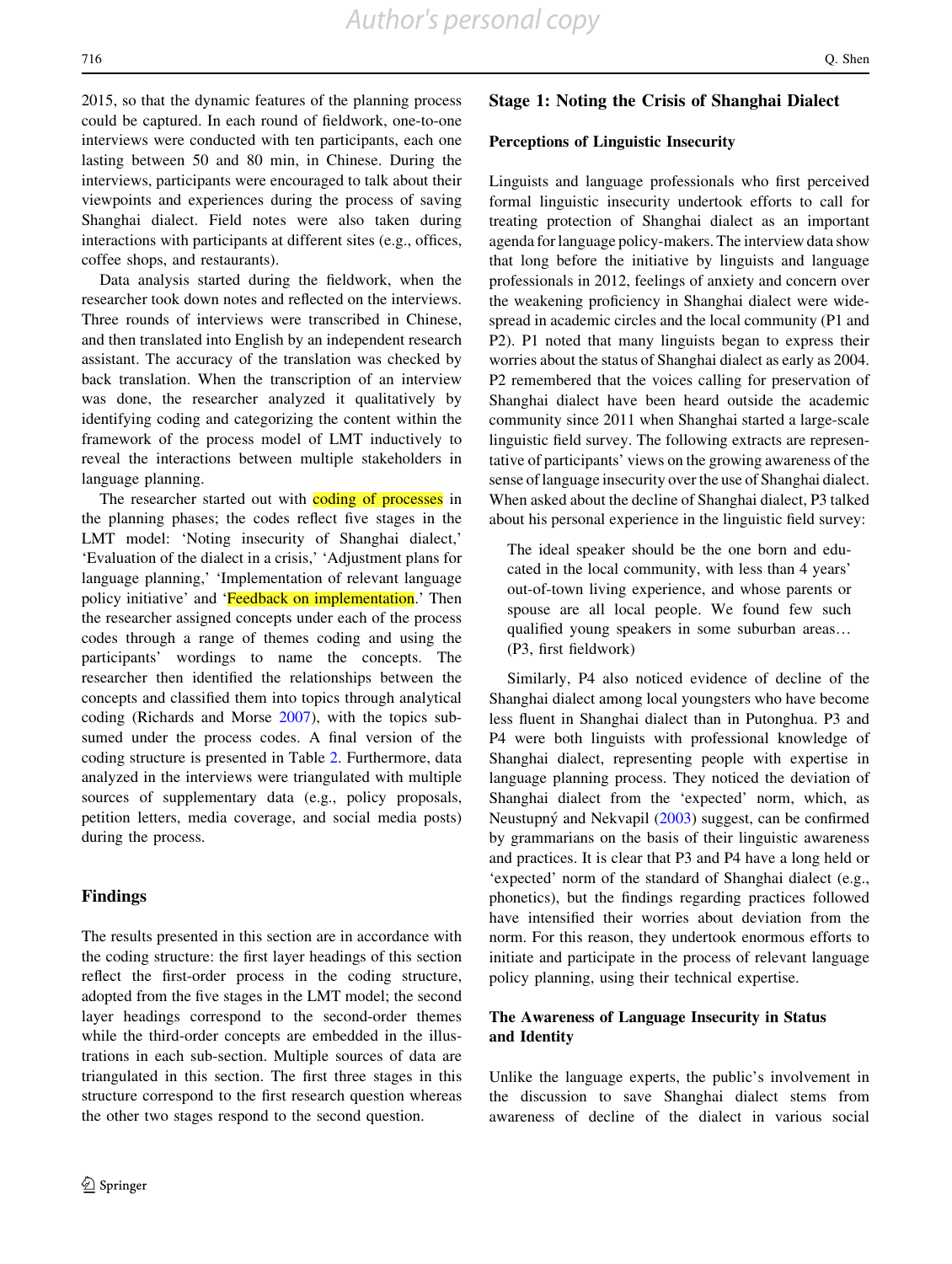#### Saving Shanghai Dialect: A Case for Bottom-Up Language Planning in China 717

settings. For example, P7 and P8 found that many of local students could not speak standard local dialect on campus and prefer to speak Putonghua instead. The use of Shanghai dialect has been 'prohibited in schools and administrative sectors since 1992' (P1, P2 and P9). In business context, P10 has to switch to Putonghua for wider communication with other workmates.

The crisis of Shanghai dialect has attracted attention from local social elites also. P1 informed the researcher that delegates to the Municipal People's Congress and CPPCC called for preservation of Shanghai dialect. P6, one of the active initiators of the proposal, a famous actor of Huajixi, traditional Shanghai style crosstalk, feels the dialect has declined as the young audience is losing interest in Huajixi partly because 'they complained that they could not understand Shanghai dialect in our performances' (P6, first fieldwork). P5 shared the same view, 'Local young people seldom use their mother tongue… (Shanghai dialect) is definitely a name card of this city, laden with local culture and its history' (P5, first fieldwork).

Language insecurity, perceived as an affective component of language attitude, is an emotion, not a rational construct (Ager [2001\)](#page-10-0). As revealed in the present study, both the grassroots and social elites conceive the falling of Shanghai dialect more as a menace to the local identity than a linguistic threat, which poses as a feeling of insecurity. It can be observed that the general public was alerted to the 'statutory insecurity' arising from the dysfunction of the local speech in domains of their lives (Calvet [2006](#page-10-0)). However, as Réaumé and Green ([1989](#page-11-0)) note in their analysis of the root value of linguistic security, 'Apart from its instrumental value in communication, language is also an important marker of identity' (p. 781). P5 and P6 are people with influence and exerted their agency by playing a key role in saving Shanghai dialect in response to their awareness of identity anxiety. They identified a threat significant enough to raise sufficient awareness of the decline of the dialect and its effect on the regional identity. P5's use of the metaphor 'name card' well illustrates the social elites' beliefs of language as a fundamental marker of regional identity and a highly visible component of group solidarity. Therefore, any deviation in norm of which has been closely related to the 'identity insecurity' of the regional dialect triggers a feeling of insecurity, turning the linguistic issue into a social concern.

#### Stage 2: Evaluation of the Dialect in a 'Crisis'

#### Arguing for the Evaluation on 'Crisis'

The interplay between stakeholders who initiated the moves for protecting the Shanghai dialect and language officials on evaluation of the crisis is quite apparent. On the one hand, both social elites and grassroots unanimously argue for the evaluation that Shanghai dialect is in a 'real crisis.' P5 found that 'in talks with those senior citizens in local communities, they were really disappointed that their grandchildren could hardly speak Shanghai dialect' (second fieldwork). P6 believed that Shanghai dialect was in crisis, because generational transmission almost stopped. He even quoted his son's situation as an example, 'I found it a pity that my 25 years-old son cannot speak good Shanghai dialect although our family was all born in Shanghai' (second fieldwork).

On the other hand, language officials (P1 and P2) did not agree to call the situation a 'dialect crisis.' P2 acknowledged the decline of Shanghai dialect in the past 20 years but he explained it by saying that '(Shanghai) dialect loss, in the long run, is a natural process in the age of urbanization' (second fieldwork).

Local netizens exhibited great agency by launching successive online discussions appealing for the protection of Shanghai dialect ever since 2012 (P7 and P8). For example,

'More than 83 % of respondents among 30,000 voters over one night strongly agreed or basically agreed that Shanghai dialect was in a crisis.' (P7, second fieldwork)

"Shanghai dialect should be ranked on the agenda of endangered languages list." (P8, second fieldwork)

In order to verify the above perceptions, the researcher collected data on Sina Weibo, one of the most popular micro blogging sites in China and counted 1189 posts and reposts with a total of 9800 comments concerning the topics of 'saving Shanghai dialect' or 'dialect crisis in Shanghai' during the period from 2012 to 2014. It is observed from the posts and successive comments in the virtual world that there is an evident desire for preventing Shanghai dialect from extinction and that has had an overwhelming impact on language policy-makers.

#### Framing the Cultural 'Crisis' of Haipai (海派)

In response to the official discourse that 'dialect loss is a natural process,' regional stakeholders framed in the interactive process a particular focus on cultural identity of the city. P5 proposed to the municipal government in 2013 that '(Dialect crisis) is more of a sign of the decline of Haipai culture with old memories and local knowledge of this city' (P5). P6 expressed the same worry about the Haipai culture:

'Just imagine what will be left after 20 more years in Shanghai concerning local culture…I do hope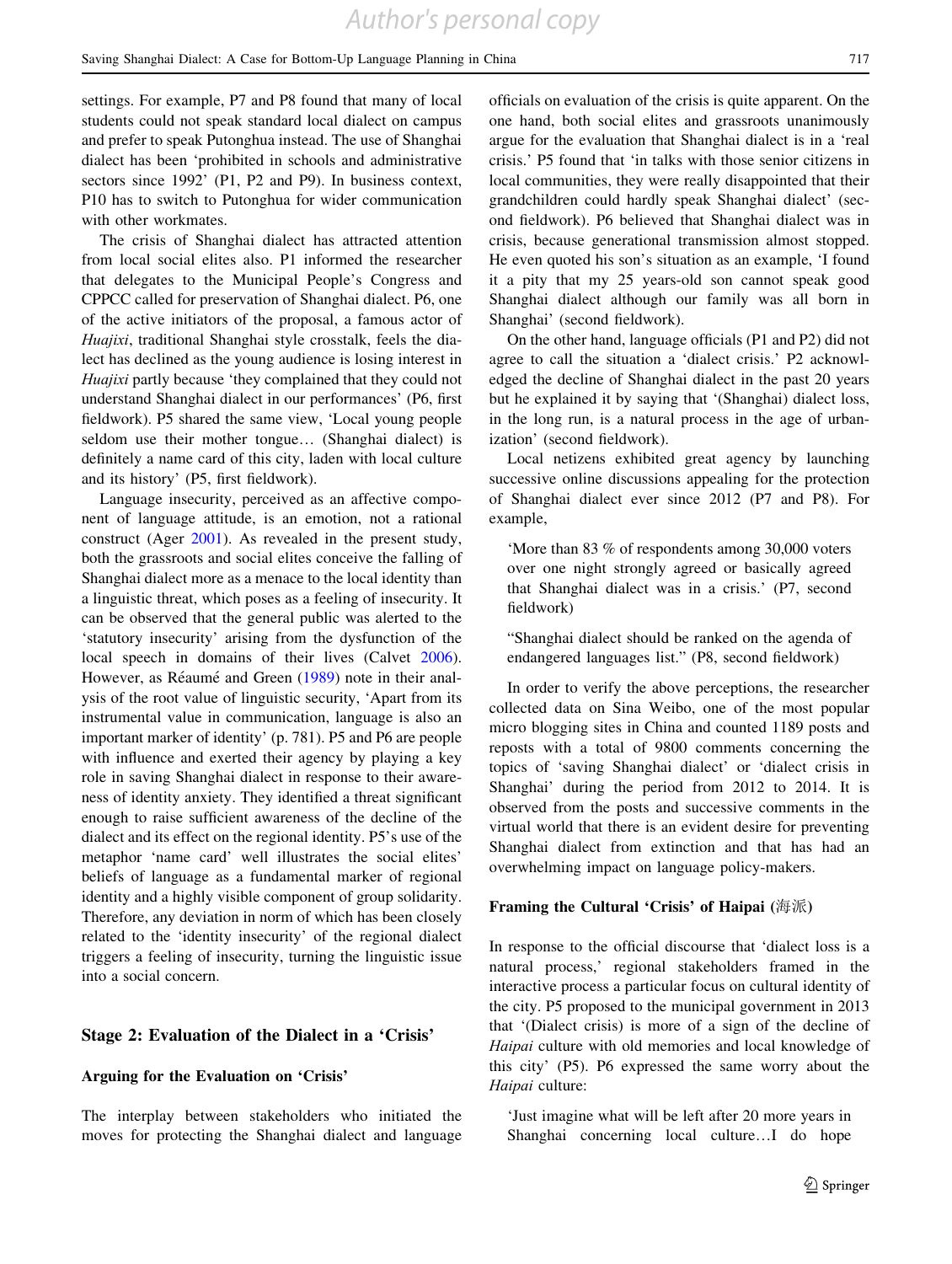Shanghai dialect will remain as the only symbol (italics added) of the regional identity' (P6, second fieldwork).

Social elites have demonstrated their pride in the Shanghai dialect as it is associated with its historical cultural heritage labeled as *Haipai* (literally Shanghai style), which refers to the mixture of classical Chinese culture along the Yangtze river and western cultural elements based in Shanghai. It is observed that P5 and P6 framed the 'cultural crisis' to call for collective actions to protect the regional dialect as a voice of group identity (Edwards [2011\)](#page-10-0). The researcher's Internet search also confirmed that Online discussions on saving Shanghai dialect echoed the framing of cultural crisis by numerous posts connecting cultural values with the regional dialect and some posts became 'popular' by claiming 'the gradual fall of Shanghai culture with the dialect crisis' (P8, second fieldwork).

It is clear that the social discursive constructions on the dialect crisis arising from feelings of insecurity are by no means a series of incidental events, but accumulated collective actions. The observed agency in evaluating the dialect crisis and framing the cultural crisis reflects a symptom of social resistance to the current language policies and signposts desires of the local community to interact with the relevant decision-makers.

#### Stage 3: Adjustment Plans for Dialect Planning

#### Plans and Strategies Proposed for Adjustment

Plans and strategies for saving the Shanghai dialect and to retain dialect vitality were proposed by various stakeholders between 2012 and 2014 in the form of complaints and petition letters, which were later passed on to the SMLC. It was found that the number of letters of this kind had risen rapidly in the past three years, accounting for 90 % of the total number of complaints and letters concerning language issues in Shanghai (P1). P2 classified them into 'four tenets,' i.e., (1) to increase dialect usage in the public and the media sectors; (2) to teach Shanghai dialect in schools and kindergartens; (3) to develop a writing system and standardization for Shanghai dialect; and (4) to support creative and literary writing in Shanghai dialect for aesthetic purposes.

The strategies proposed by the general public resonated with the interview data from proposal makers (e.g., P5 and P6) and drafters (P3, P4, and P7). They suggested that Shanghai dialect should be taught as a part of formal education (P3, P5, P6, and P7), and language education planning in terms of teaching materials, course books, and

language proficiency benchmarks for teachers should be taken care of (P4). P5 urged language planners to expand the scope of the use of Shanghai dialect by adding dialectmedium programs in the mass media, adding public interest broadcast services in Shanghai dialect and establishing local TV channels and Radio stations to broadcast in Shanghai dialect. On the front of literacy practices, the government should encourage publishing a range of novels and other literary works (P6). These plans and strategies form a uniting 'upstream' agency for preserving the dialect vitality by motives to adjust (1) the uses, in contexts of public service and the mass media; (2) the users, by way of language teaching and language spread for cultural prestige; and (3) the usage, through standardization efforts. All the three motives were articulated in successive interactions between regional stakeholders and the SMLC.

#### Challenging the Push for Putonghua

Regional stakeholders were found to have challenged the mandatory promotion of Putonghua in line with the national language policy. For instance, P5 proposed to abolish the prohibition on the use of Shanghai dialect in schools and kindergartens since The Law of the National Commonly Used Language and Script of the People's Republic of China (The Language Law) never stipulated this restraint but in reality, Shanghai dialect was excluded from the schools so as to promote Putonghua. P5's argument was echoed by P9, who felt puzzled that ever since 1992, school teachers and students were not allowed to speak Shanghai dialect in schools. P6 further problematized the policy to push Putonghua in the past 20 years:

'Since almost 97 % of the residents in Shanghai can speak Putonghua while the local dialect is on the verge of extinction, why not stop the push for Putonghua now and switch to promote Shanghai dialect with the same efforts?' (P6, second field work)

Similarly, P7 said, 'it is time to slow down the pace of pushing for Putonghua as a standard language which has ousted the local Shanghai dialect.' P8 appealed that the Language Law, which neglects hundreds of local dialects is in a dire need of revision. In other words, these voices attribute the dialect crisis to the centralized policy to push Putonghua and argue against the inadequate consideration of dialects in the Language Law. These quotes imply that individual stakeholders asked for policy clarification and adjustments to expand the survival space for regional dialects so that their rights and status could be redefined by the Language Law.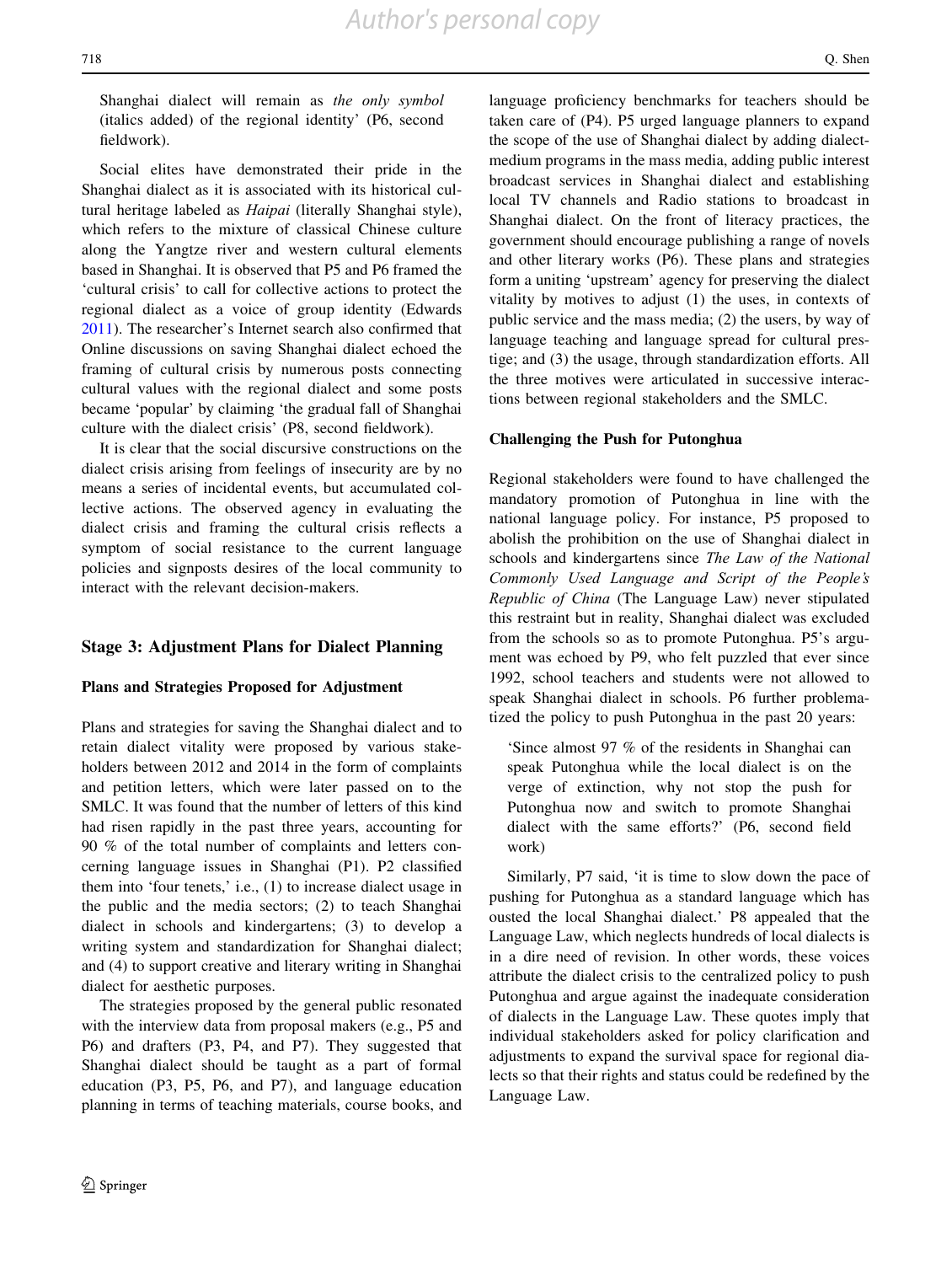#### Stage 4: Implementation of the Dialect Planning

#### Policy Shifts in Response to Culture Crisis

Influenced by the above-mentioned regional stakeholders' requests, the SMLC responded first by commissioning ad hoc projects to investigate the language situation in Shanghai and then decided to improve the cultural transmission and preservation of Shanghai dialect (P2, second fieldwork). This policy shift is also encapsulated in P1's comments as presented below:

'The SMLC supports dialect transmission and preservation. We have coordinated other sectors to provide Shanghai dialect broadcast services in public transportation, a number of dialect-medium TV and radio programs in the media were on air, and 20 pilot kindergartens and schools were under pilot programs of cultural experience in Shanghai dialect.' (P1)

In reply to P5's proposal in 2013, SMLC committed to take measures to preserve the local culture and the Shanghai dialect. The participants pointed out the changes noted in the media and public service sectors, where Shanghai dialect programs and broadcasting could be found (P3, P4, P7, and P10). It suggests that the policy shift emerged, to a large extent, in response to the ideologically framed 'cultural crisis' arising from tensions about the linguistic insecurity. The policy window on dialect transmission was kept open in the interactive process between SMLC and regional stakeholders, which revealed the backdrop of the National Strategic Blueprint for Mediumand Long-term Language Reform and Development (2012– 2020), which made the first ever reference to linguistic harmony and framed language in terms of a cultural marker.

#### Policy Constraints in Regard to Dialect Protection

It must be noted that in the process of dialect protection individual stakeholders' agency is vulnerable to constraints imposed by the national policy. When asked about the plans challenging the push for Putonghua, P2 expressed his hesitation: 'It is unrealistic to abolish or even undermine the policy to promote Putonghua.' P6 interpreted the hesitation as policy constraints the local language planners were faced with, but he was disappointed that SMLC was reluctant to take specific measures to protect Shanghai dialect. P4 also noticed that the mention of specific ways for dialect protection, such as dialect teaching and use in educational contexts was sparse; P2 explained that they were cautious about the feasibility of implementation in terms of curricula, teaching materials and teachers.

As implementation is the process of putting the planning options into real policy actions, under the general policy umbrella with relevant constraints, individual stakeholders did affect the local language policy-making in certain ways. However, it needs to be noted that language planning at the bottom may not change the power structure of national language policy, which has been traditionally centralized and controlled at the top in China. The responses of the SMLC, the local language policy-maker in fact mirror the impact of the power asymmetries reflected in policy outcomes regarding dialect protection, which demonstrates limited space for change under the language regimes of policy structure.

#### Stage 5: Feedback on Implementation

#### Nuanced Changes in Dialect Planning

Several participants in the third round of fieldwork reported nuanced changes that took place in the dialect planning process. For example, dialect preservation steps such as documentation and records were greatly improved (P4), communal dialect clubs and dialect activities were sponsored (P7), and children in some pilot dialect-teaching programs were glad to pick up Shanghai dialect (P10). However, as P3 argued, 'preservation and protection are different… I didn't see any substantial changes in protecting Shanghai dialect.' (third fieldwork) P5 pointed out that there was still much space to promote Shanghai dialect. The participants also expressed their concerns about dialect teaching. 'The pilot programs of awareness raising activities in schools are not enough to help the kids acquire the dialect,' P6 commented. P9 reflected that 'kids need more exposure to Shanghai dialect in and out of class.' Apparently, local stakeholders problematized the implemented policies and attempted to push for greater promotion of Shanghai dialect through interactive negotiations.

#### Calling for a Paradigm Shift in Dialect Planning

The participants who were actively engaged in discussions on Shanghai dialect planning process reflected on the paradigm of policy-making in Shanghai. P2 recalled that,

'It was rare to tackle language planning issues coming from grassroots because local language policymaking and implementation was traditionally solely subject to the central government.' (P2, third fieldwork)

Although some adjustments were made largely in response to shifting societal and contextual realities, the participants' demands for dialect vitality mostly remained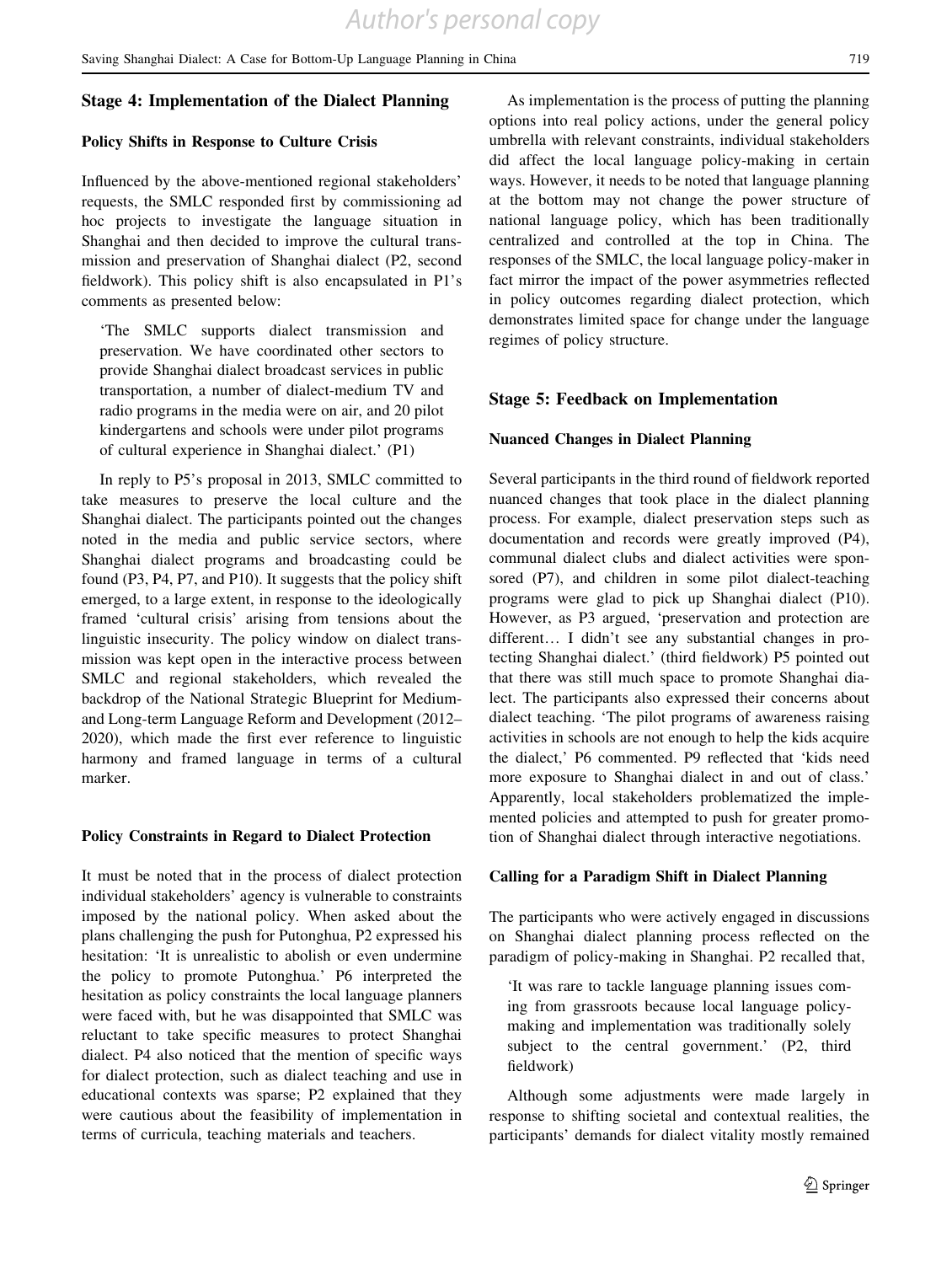<span id="page-9-0"></span>unaddressed (P4), which created new challenges for language policy-makers. One participant even challenged the role of the SMLC in implementing policy in a top-down manner and neglecting voices at the bottom (P8). Similarly, P7 believed that 'voices from the local community unanimously of the view that teaching Shanghai dialect in schools and kindergartens should be carefully considered before it triggers new tensions' (third fieldwork). P6 requested the SMLC to engage with multiple stakeholders in policy-related discussions and to take account of societal realities in language policy-making. It seems that with topdown influences, language planning in Shanghai will continue to be a dynamic and cyclical process that copes with shifting socio-linguistic realities and that interactively drives policy development within the constraints imposed by the national policy.

#### Conclusion

This paper has examined how local stakeholders exerted efforts to inform and impact language planning in response to social tensions emanating from a sense of language insecurity within the LMT framework. It presents the case of Shanghai dialect with an aim to reveal and interpret the interplay between top-down and bottom-up dimensions underlying the language planning process. The process of saving Shanghai dialect is unique as it illustrates a typical bottom-up case by demonstrating individual stakeholders' agency struggling and striving for regional language rights, which is indicative of a democratic micro-level planning process in the formation of a macro language policy (Shohamy [2006](#page-11-0)). The findings may have relevance for language policy-making processes in other multilingual/multidialectal contexts with similar contextual constraints where linguistic diversity at the local contexts are experiencing and encountering shifts in language use. Besides, this study may also enrich the applicability of the LMT framework which reveals the interactive and dynamic process by unbundling individuals' responses and influences on language planning.

The findings also reveal the social political duality of structure and agency that can be observed in two aspects. On the one hand, as Haarmann ([1990\)](#page-11-0) argued, 'as practical language policy planning can only attempt to approach certain ideal objectives as closely as possible' (p. 124), the power to push the national standard speech remains unchanged with institutionalization of planning activities.

It is evident that the power of the grass roots is relatively meager and the organizational impact of measures is likely to be weak. Therefore, the plans or strategies proposed from the bottom up may not be fully implemented or achieved. However, agency exerted by individual stakeholders with expertise and influence is an important force that needs to be addressed in language planning discourse as in the case of Shanghai dialect in this study. On the other hand, the process of saving Shanghai dialect may invite the question of 'structuration' in language planning. One may wonder whether individuals make their language choices and perform actions through agency within the power structure of language policy. In other words, the structure of language policy in China may provide 'rules and resources' which give meaning to and shape the language situations local stakeholders would like to find themselves in (O'Byrne [2011\)](#page-11-0). It would be ideal if the present overwhelming impact of structural forces upon the individual stakeholders' agency could be negotiated in a more interactive and democratic dialog without predefined policy constraints. Nevertheless, language policy-making in a specific context is still an interactive process at the top, and at the bottom it takes societal realities into account with language researchers assuming the mediating role so as to appropriate realistic rules and substantial resources into the efforts to protect Shanghai dialect.

#### Appendix

See Tables 1 and [2](#page-10-0).

Table 1 Participants' profile

| Participants    | Gender | Profession           | Birthplace        |
|-----------------|--------|----------------------|-------------------|
| P <sub>1</sub>  | М      | Language official    | Shanghai          |
| P <sub>2</sub>  | F      | Language official    | Shanghai          |
| P <sub>3</sub>  | M      | University professor | Shanghai          |
| P <sub>4</sub>  | M      | University lecturer  | Jiangxi Province  |
| P <sub>5</sub>  | М      | Civil servant        | Anhui Province    |
| <b>P6</b>       | M      | Drama actor          | Shanghai          |
| P7              | F      | MA student           | Shanghai          |
| P <sub>8</sub>  | M      | MA student           | Shanghai          |
| P <sub>9</sub>  | M      | School teacher       | Zhejiang Province |
| P <sub>10</sub> | F      | Accountant           | Shanghai          |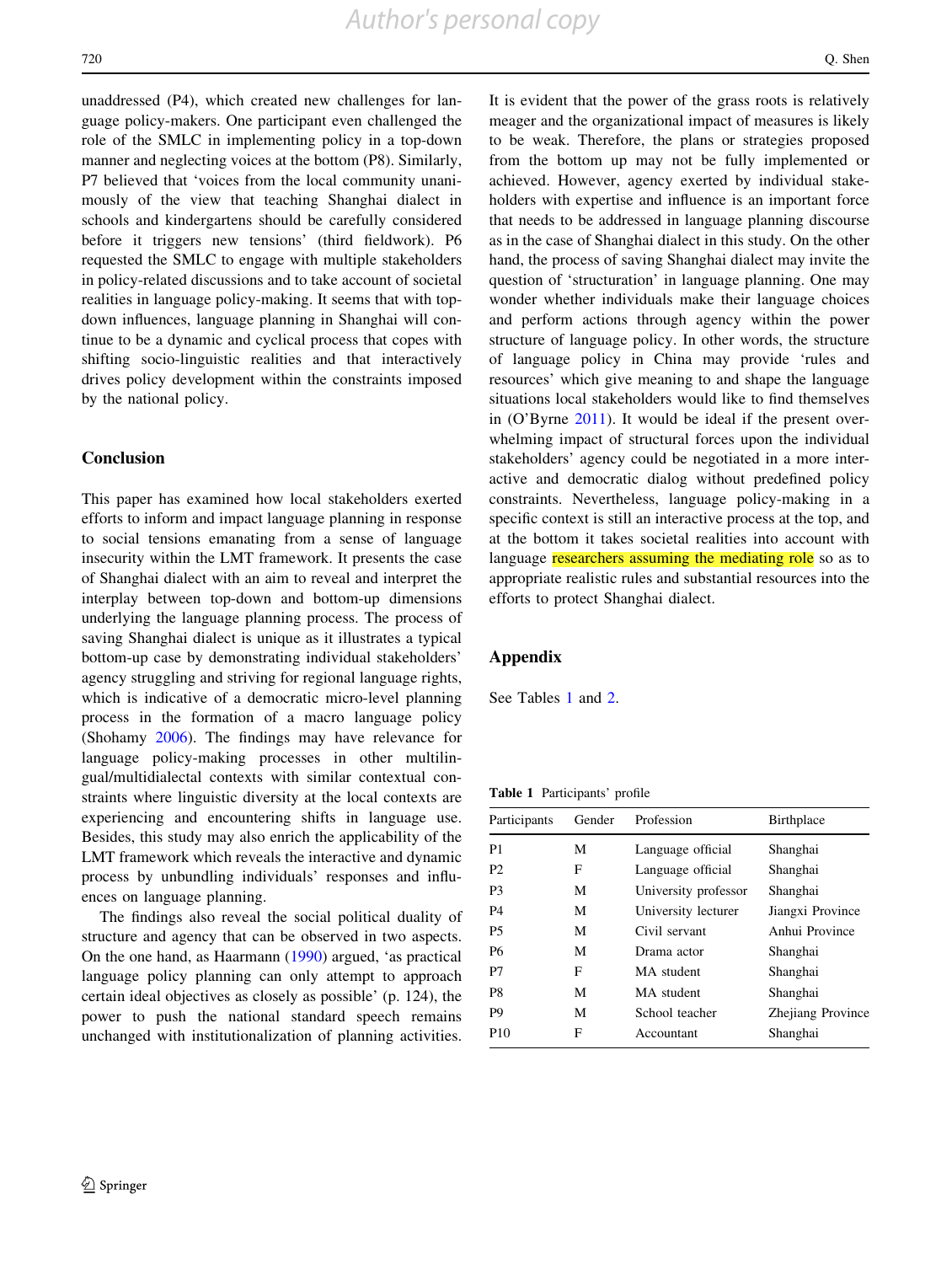#### <span id="page-10-0"></span>Saving Shanghai Dialect: A Case for Bottom-Up Language Planning in China 721

Table 2 A coding structure for the interview data

| First-order processes (stages)          | Second-order themes                                                                                           | Third-order concepts                                                          |
|-----------------------------------------|---------------------------------------------------------------------------------------------------------------|-------------------------------------------------------------------------------|
| Noting the crisis of Shanghai dialect   | Perceptions of linguistic insecurity                                                                          | Weakening proficiency                                                         |
|                                         |                                                                                                               | Few qualified young speakers                                                  |
|                                         |                                                                                                               | Dialect decline                                                               |
|                                         |                                                                                                               | Deviated norm                                                                 |
|                                         | The awareness of language insecurity in                                                                       | Dialect prohibited in public usage                                            |
|                                         | status and identity                                                                                           | Switch to speak Putonghua in business context                                 |
|                                         |                                                                                                               | Shanghai dialect as a name card with cultural values                          |
| Evaluation of the dialect in a 'crisis' | Arguing for evaluation of the 'crisis'                                                                        | Generational transmission stopped                                             |
|                                         |                                                                                                               | Online appealing and voting for saving Shanghai dialect                       |
|                                         |                                                                                                               | Should be ranked on the agenda of endangered languages<br>list                |
|                                         | Framing the cultural crisis of <i>Haipai</i>                                                                  | A sign of crisis of <i>Haipai</i> culture                                     |
|                                         |                                                                                                               | Remain as the only symbol of the local identity                               |
|                                         | Adjustment plans for language planning Plans and strategies proposed for adjustment To increase dialect usage |                                                                               |
|                                         |                                                                                                               | To teach Shanghai dialect in schools and kindergartens                        |
|                                         |                                                                                                               | To develop a writing system and standardization                               |
|                                         |                                                                                                               | To support creative and literary writing                                      |
|                                         | Challenging the push for Putonghua                                                                            | To abolish the prohibition on the use in schools and<br>kindergartens         |
|                                         |                                                                                                               | To stop the push for Putonghua (停止'推普')                                       |
|                                         |                                                                                                               | To slow down the push for Putonghua ('推普'减速)                                  |
|                                         |                                                                                                               | The Language Law in need of revision                                          |
| Implementation of relevant language     | Policy shifts in response to cultural crisis                                                                  | Ad hoc projects to investigate                                                |
| policy initiative                       |                                                                                                               | To provide Shanghai dialect broadcast service                                 |
|                                         |                                                                                                               | Dialect-medium TV and radio programs on air                                   |
|                                         |                                                                                                               | Pilot programs of cultural experience in dialect                              |
|                                         | Policy constraints in regard to dialect<br>protection                                                         | 'Unrealistic' to abolish or even undermine the policy to<br>promote Putonghua |
|                                         |                                                                                                               | Reluctant to take specific measures to protect Shanghai<br>dialect            |
|                                         |                                                                                                               | Cautious about the feasibility of implementation in<br>educational contexts   |
| Feedback on implementation              | Nuanced changes in dialect planning                                                                           | Preservation and protection are different                                     |
|                                         |                                                                                                               | No substantial changes                                                        |
|                                         |                                                                                                               | Pilot programs are not enough                                                 |
|                                         |                                                                                                               | Need more exposures to Shanghai dialect in and out of<br>class                |
|                                         | Calling for a paradigm shift in dialect                                                                       | Demands remained unchanged                                                    |
|                                         | planning                                                                                                      | Neglecting voices at the bottom                                               |
|                                         |                                                                                                               | Voices from local stakeholders should be carefully<br>considered              |
|                                         |                                                                                                               | Interacting with multiple stakeholders                                        |

#### References

- Ager, D. (2001). Motivations in language planning and language policy. Clevedon, UK: Multilingual Matters.
- Baldauf, R. B., Jr. (2012). Language planning: Where have we been? Where might we be going? RBLA, 12, 233–248.
- Bell, A. (2014). The guidebook to sociolinguistics. Malden, MA: Wiley.
- Calvet, L.-J. (2006). Towards an ecology of world languages (A. Brown, Trans.). Cambridge, UK: Polity Press.
- Edwards, J. (1994). Multilingualism. London: Routledge.
- Edwards, J. (2011). Challenges in the social life of language. New York: Palgrave Macmillan.
- Escandell, J. M. B. (2011). Relations between formal linguistic insecurity and the perception of linguistic insecurity: A quantitative study in an educational environment at the Valencian